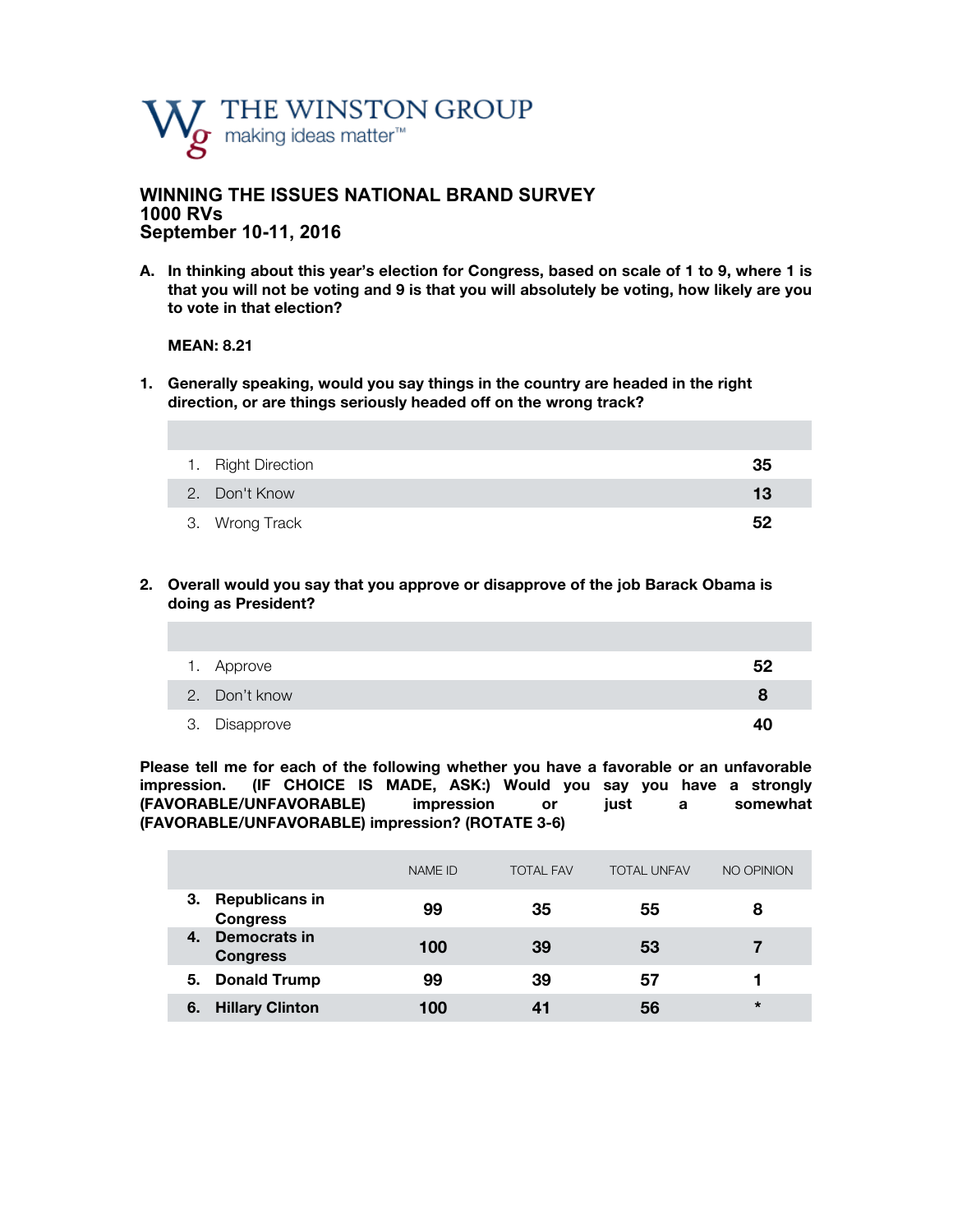### **7. Which of the following issues would you say is most important to you in deciding how to vote for Congress? (ROTATE)**

| 1. | Education                            | 8                       |
|----|--------------------------------------|-------------------------|
| 2. | Social Security                      | 9                       |
| 3. | Retirement and Investments           | 1                       |
| 4. | Terrorism                            | 8                       |
| 5. | Health care/Rx                       | 8                       |
| 6. | The Economy                          | 27                      |
| 7. | Jobs                                 | 5                       |
| 8. | <b>Taxes</b>                         | $\overline{\mathbf{4}}$ |
| 9. | Crime and Safety                     | 4                       |
|    | 10. Environment                      | $\mathbf{2}$            |
|    | 11. National Defense/Foreign Affairs | 6                       |
|    | 12. National Deficit/Spending        | 6                       |
|    | 13. Energy                           | 1                       |
|    | 14. Gas prices                       | $\star$                 |
|    | 15. Immigration                      | 8                       |
|    | 16. Other                            | $\mathbf{2}$            |
|    | 17. Don't know                       | $\mathbf{2}$            |

#### **8. Rank the importance to you of the following issues on a scale from 1-15, with 1 being the most important issue to you, and 15 being the least important issue to you.**

|    |                                      | <b>MEAN</b> |
|----|--------------------------------------|-------------|
| 1. | Education                            | 7.84        |
| 2. | Social Security                      | 6.91        |
| 3. | Retirement and Investments           | 9.98        |
| 4. | Terrorism                            | 6.82        |
| 5. | Health care/Rx                       | 6.83        |
| 6. | The Economy                          | 4.35        |
| 7. | Jobs                                 | 6.57        |
| 8. | Taxes                                | 7.74        |
| 9. | Crime and Safety                     | 7.69        |
|    | 10. Environment                      | 10.18       |
|    | 11. National Defense/Foreign Affairs | 7.88        |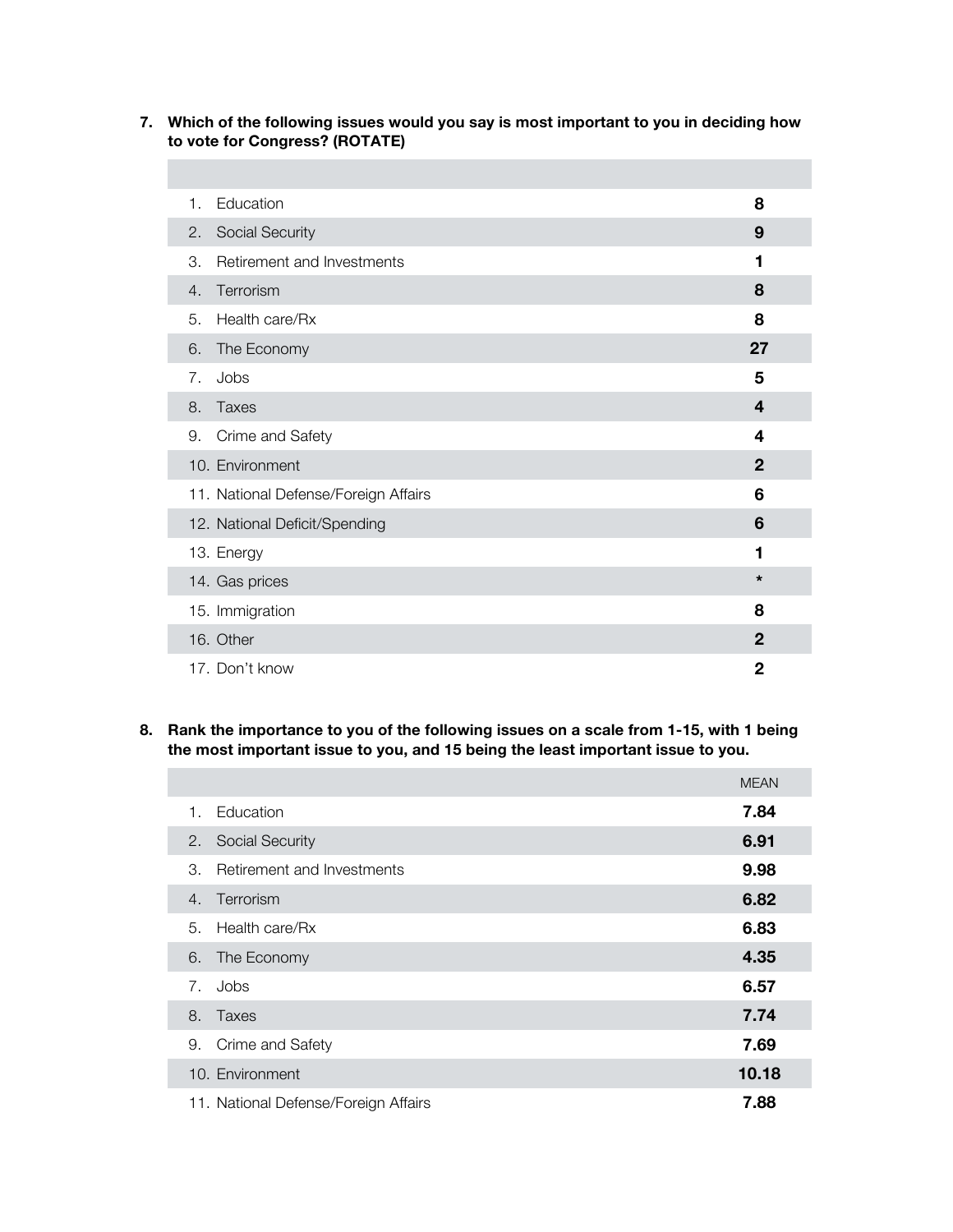| 12. National Deficit/Spending | 8.11  |
|-------------------------------|-------|
| 13. Energy                    | 9.88  |
| 14. Gas prices                | 10.76 |
| 15. Immigration               | 8.46  |

**Which party do you have more confidence in to handle the issue of (ROTATE LIST BELOW Q9-13), (ROTATE) the Republican Party or the Democratic Party?** 

|                       | <b>REP</b> | <b>DEM</b> |
|-----------------------|------------|------------|
| 9. The Economy        | 45         | 40         |
| $10.$ Jobs            | 42         | 42         |
| 11. Taxes             | 43         | 40         |
| 12. Health care       | 39         | 46         |
| 13. Defense/terrorism | 48         | 35         |

**14. Do you believe or not believe this statement: the next generation will have a better quality of life than you had.** 

| 1. | Believe           | 34 |
|----|-------------------|----|
|    | 2. Do not believe | 44 |
|    | 3. Don't Know     | クク |

#### **15. Which of the following would be better at helping to provide a good future for the next generation? (ROTATE)**

| 1. The private sector | 55 |
|-----------------------|----|
| 2. Government         | 29 |
| 3. Don't Know         | 15 |

**16. If the elections were held today for President, who would you be more likely to vote for (ROTATE) Donald Trump, the Republican candidate; Hillary Clinton, the Democrat candidate; Gary Johnson, the Libertarian candidate; or Jill Stein, the Green Party candidate? (IF UNDECIDED ASK:) would you be leaning toward (ROTATE) Donald Trump the Republican candidate, Hillary Clinton the Democrat candidate, Gary Johnson the Libertarian candidate, or Jill Stein the Green Party candidate?**

| 1. Donald Trump      | 37 |
|----------------------|----|
| 2. Lean Donald Trump |    |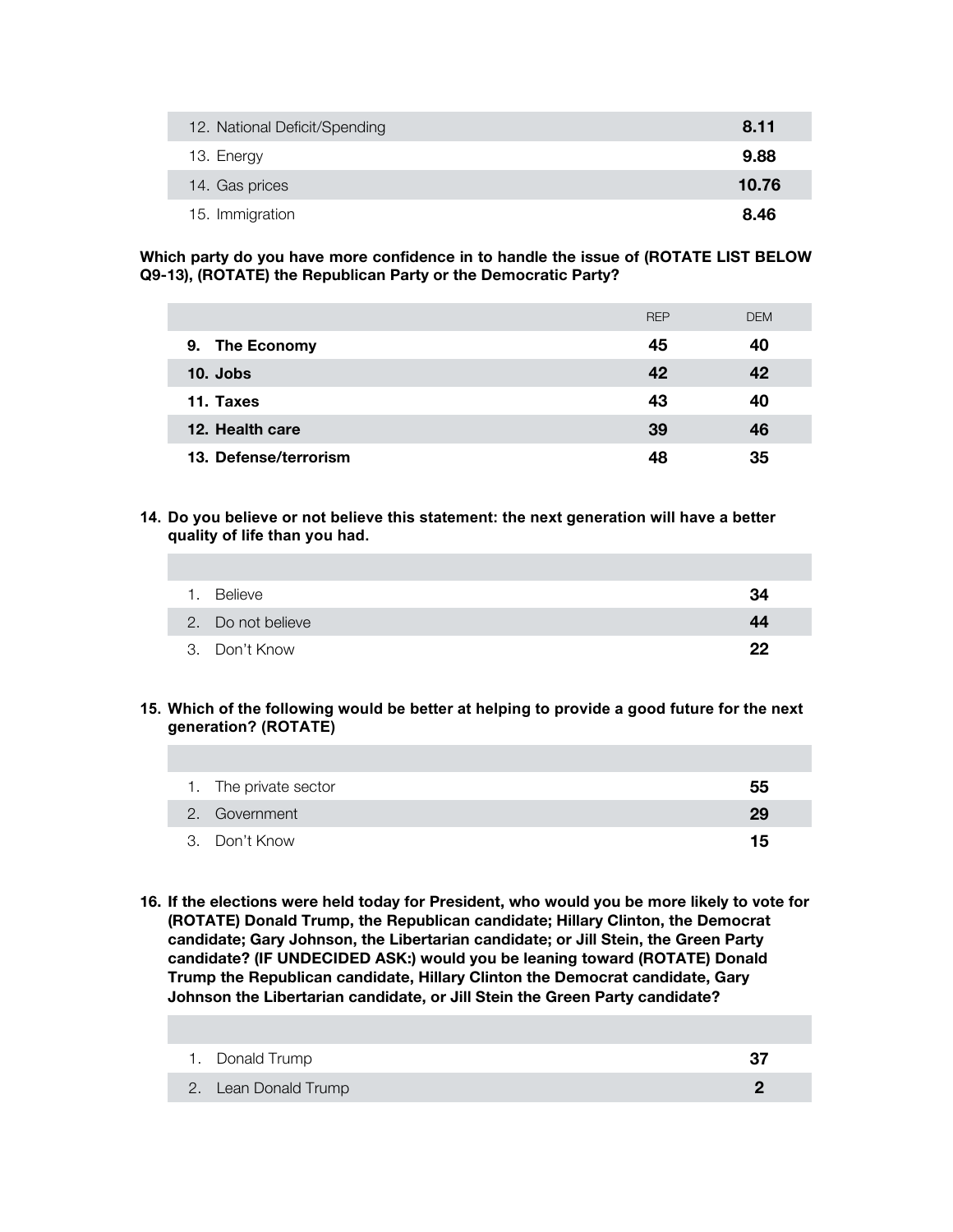| Undecided<br>3.                                  | 5           |
|--------------------------------------------------|-------------|
| Lean Hillary Clinton<br>4.                       | 1           |
| <b>Hillary Clinton</b><br>5.                     | 42          |
| Gary Johnson<br>6.                               | 6           |
| Lean Johnson<br>$7_{\scriptscriptstyle{\ddots}}$ | 1           |
| Jill Stein<br>8.                                 | 3           |
| 9. Lean Stein                                    | $\star$     |
| 10. Don't Know                                   | $\mathbf 2$ |
| <b>TOTAL TRUMP</b>                               | 39          |
| <b>TOTAL CLINTON</b>                             | 43          |
| <b>TOTAL JOHNSON</b>                             | 7           |
| <b>TOTAL STEIN</b>                               | 3           |

**17. If the elections were held today for US Congress in your state, would you be more likely to vote for (ROTATE) the Republican candidate or the Democrat candidate? (IF UNDECIDED ASK:) would you be leaning toward (ROTATE) the Republican candidate or the Democrat candidate?**

| Republican<br>1.        | 42 |
|-------------------------|----|
| 2. Lean Republican      | 3  |
| 3. Undecided            | 7  |
| 4. Lean Democrat        | 3  |
| 5. Democrat             | 43 |
| 6. Don't Know           | 3  |
| <b>TOTAL REPUBLICAN</b> | 45 |
| <b>TOTAL DEMOCRAT</b>   | 46 |

Turning to a different subject…

**On a scale of 1-9 with 1 being very liberal, 5 being moderate, and 9 being very conservative how would you rate… (ROTATE 18-20, then 21-22)**

| 18. Your own political ideology         | 5.66 |
|-----------------------------------------|------|
| 19. Ideology of Republicans in Congress | 6.31 |
| 20. Ideology of Democrats in Congress   | 3.92 |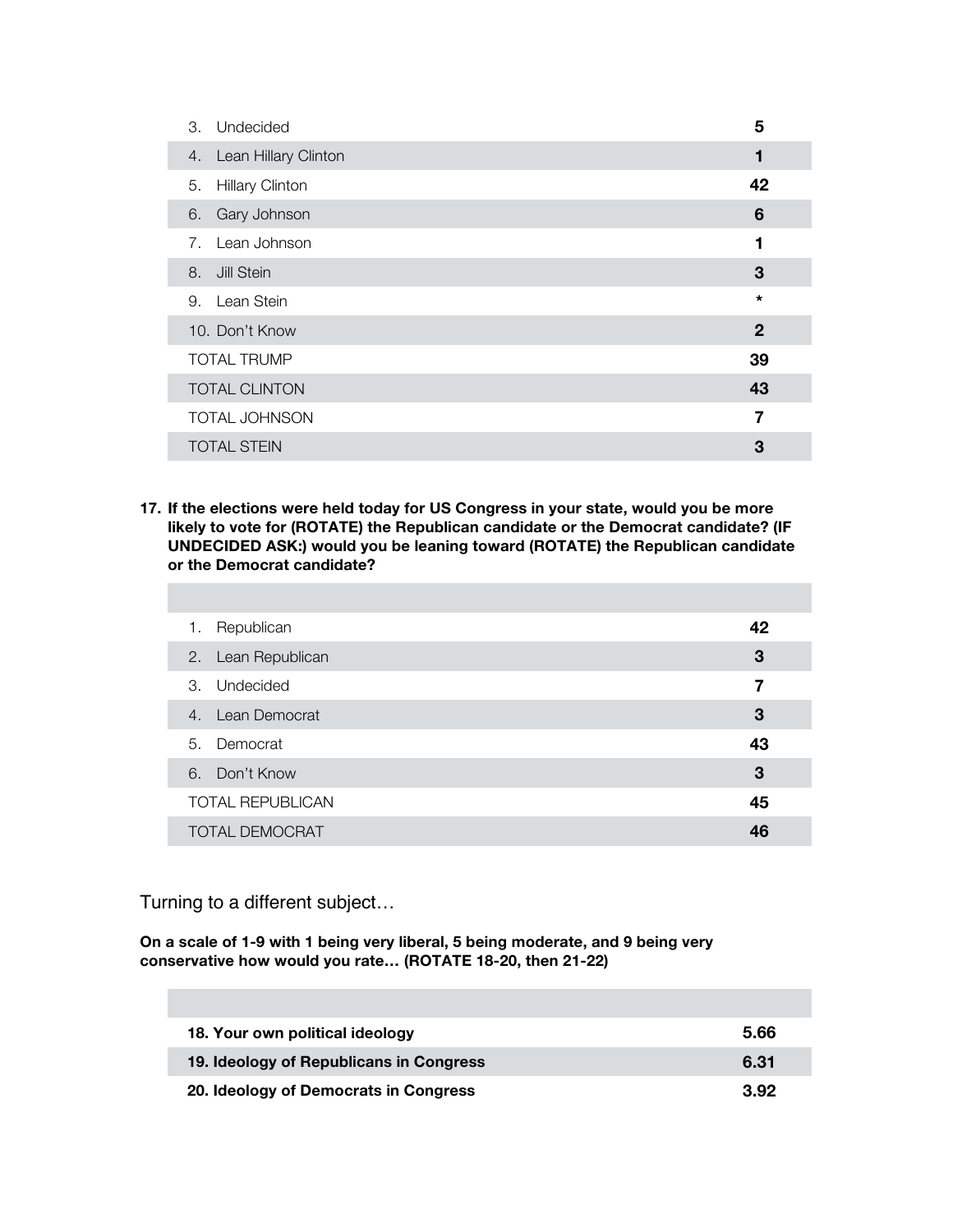| 21. Ideology of Hillary Clinton | 3.80 |
|---------------------------------|------|
| 22. Ideology of Donald Trump    | 6.04 |

## **23. Who do you agree with more? (ROTATE)**

| 1. The Democrat candidate who says that we need to elect Hillary Clinton<br>to build an economy that works for everyone, not just those at the top -<br>and make sure the wealthy, Wall Street and corporations pay their fair<br>share in taxes. We need a Democrat majority in Congress to help Hillary<br>Clinton get things done in Washington to move the country forward, and<br>end obstruction in Congress. | 44 |
|---------------------------------------------------------------------------------------------------------------------------------------------------------------------------------------------------------------------------------------------------------------------------------------------------------------------------------------------------------------------------------------------------------------------|----|
| 2. The Republican candidate who says that he/she is running to be a<br>check and balance on Hillary Clinton.                                                                                                                                                                                                                                                                                                        | 40 |
| Don't Know                                                                                                                                                                                                                                                                                                                                                                                                          | 16 |

# **24. Who do you agree with more? (ROTATE)**

| The Democrat candidate who says that we need to elect Hillary Clinton<br>to build an economy that works for everyone, not just those at the top -<br>and make sure the wealthy, Wall Street and corporations pay their fair<br>share in taxes. We need a Democrat majority in Congress to help Hillary<br>Clinton get things done in Washington to move the country forward, and<br>end obstruction in Congress. | 41 |
|------------------------------------------------------------------------------------------------------------------------------------------------------------------------------------------------------------------------------------------------------------------------------------------------------------------------------------------------------------------------------------------------------------------|----|
| 2. The Republican candidate who says he/she is working to offer a better<br>way with ideas on the issues people care about, like growing the<br>economy through tax reform, providing quality health care that is<br>affordable, and lifting people out of poverty.                                                                                                                                              | 48 |
| Don't Know                                                                                                                                                                                                                                                                                                                                                                                                       |    |

## **25. Would you rather have a Member of Congress focus on…(ROTATE)**

| 1. Being a check and balance on Hillary Clinton                                                             | 20 |
|-------------------------------------------------------------------------------------------------------------|----|
| 2. Creating change to end the status quo and get the two parties working<br>together to move things forward | 72 |
| 3. Don't Know                                                                                               |    |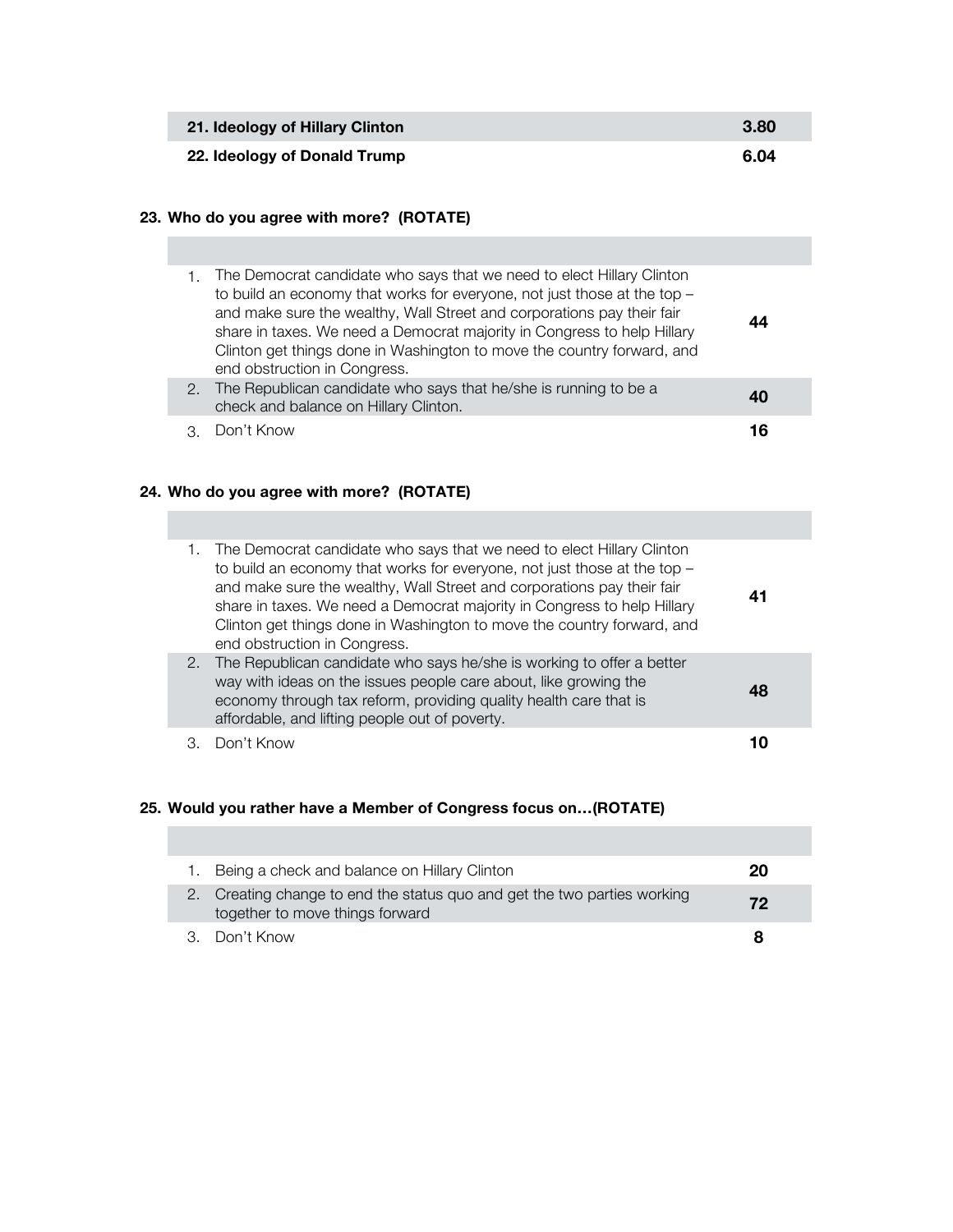#### **26. In thinking about what is happening in Washington, which of the following comes closer to how you feel about the current situation:? (ROTATE)**

| My party leadership has not worked hard enough to get the changes<br>done that I voted for | 30 |
|--------------------------------------------------------------------------------------------|----|
| 2. The partisanship in Washington is so extreme that nothing can get done                  | 54 |
| 3. Don't Know                                                                              | 16 |

#### **27. What is defining the Republican agenda more? (ROTATE)**

| 1. The desire to block and reverse President Obama's agenda | 57 |
|-------------------------------------------------------------|----|
| 2. A clear set of Republican policy initiatives             | 29 |
| 3. Don't Know                                               | 14 |

**28. Do you believe or not believe this statement: If Hillary Clinton is elected President, we will need a Republican Congress to be a check and balance on her.** 

| Believe           | 55 |
|-------------------|----|
| 2. Do not believe | 32 |
| 3. Don't Know     | 12 |

**29. If the elections were held today for President and there were only two candidates (ROTATE) Donald Trump and Hillary Clinton, who would you be more likely to vote for (ROTATE) Donald Trump, the Republican candidate; or Hillary Clinton, the Democrat candidate? (IF UNDECIDED ASK:) would you be leaning toward (ROTATE) Donald Trump the Republican candidate or Hillary Clinton the Democrat candidate?**

| 1. Donald Trump              | 40          |
|------------------------------|-------------|
| 2. Lean Donald Trump         |             |
| Undecided<br>3.              | 6           |
| 4. Lean Hillary Clinton      | $\mathbf 2$ |
| <b>Hillary Clinton</b><br>5. | 47          |
| 6. Don't Know                | 3           |
| <b>TOTAL TRUMP</b>           | 41          |
| <b>TOTAL CLINTON</b>         | 49          |
|                              |             |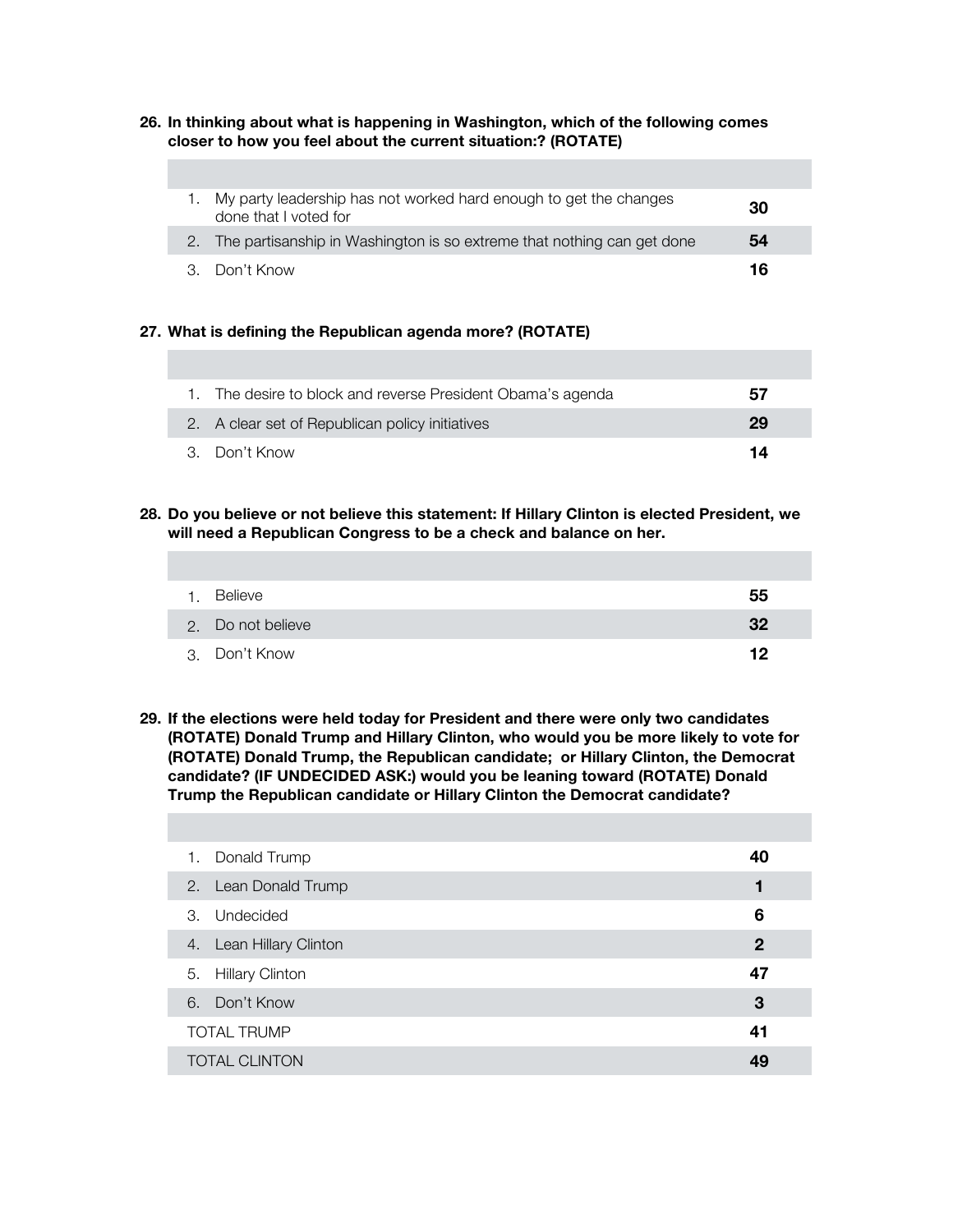**Now just a few demographic questions for statistical purposes only—**

#### **30. In what year were you born?**

| 1. 18-34                    | 23 |
|-----------------------------|----|
| 2. 35-44                    | 21 |
| 3.45-54                     | 18 |
| 4. 55-64                    | 19 |
| $5.65+$                     | 19 |
| 6. DK/Refused (DO NOT READ) | -  |

#### **31. Generally speaking, do you consider yourself (ROTATE) a Republican, a Democrat, an Independent, or something else?**

| $\mathbf{1}$ . | Republican     | 34 |
|----------------|----------------|----|
|                | 2. Democrat    | 37 |
|                | 3. Independent | 23 |
|                | 4. Other       | 5  |
|                | 5. Don't Know  |    |

**32. If you had to classify yourself, would you say you are very liberal, somewhat liberal, moderate, or somewhat conservative or very conservative in your political beliefs?**

|                       | 1. Very Liberal          | 10 |
|-----------------------|--------------------------|----|
|                       | 2. Somewhat Liberal      | 14 |
| $\mathcal{B}_{\cdot}$ | Moderate                 | 40 |
|                       | 4. Somewhat Conservative | 21 |
|                       | 5. Very Conservative     | 14 |
| 6                     | Don't Know               |    |

### **33. Are there children in your household under the age of 18 years old?**

| 1. Yes        | 40 |
|---------------|----|
| 2. No         | 60 |
| 3. Don't Know | *  |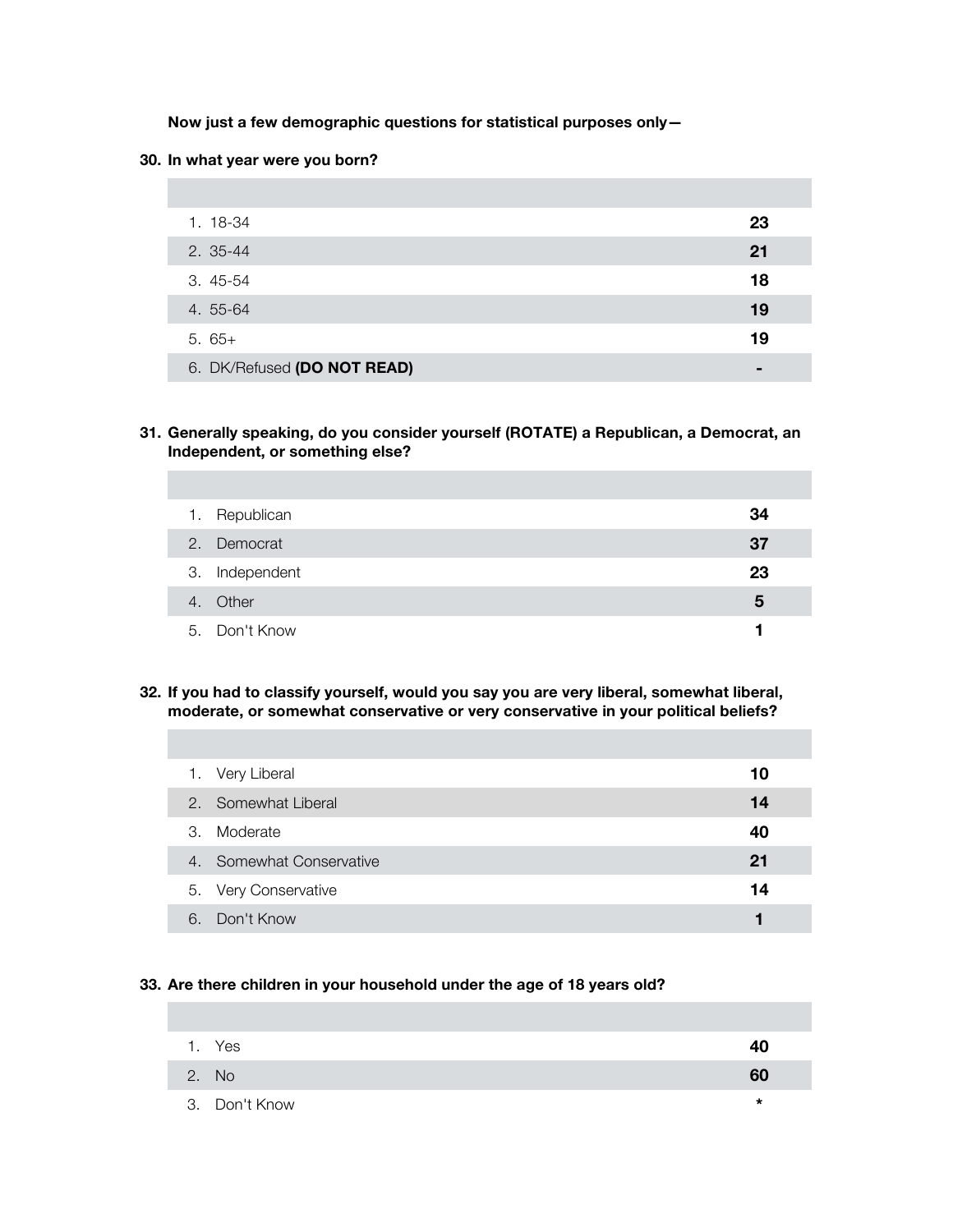## **34. What is your current marital status?**

|    | 1. Single, never married | 22      |
|----|--------------------------|---------|
| 2. | Married                  | 62      |
|    | 3. Separated             |         |
|    | 4. Divorced              | 10      |
|    | 5. Widowed               | 4       |
| 6. | Don't Know               | $\star$ |

# **35. What is the annual income of your household before taxes? Is it…**

|    | 1. Less than 15K | 5  |  |
|----|------------------|----|--|
|    | 2. 15K-30K       | 13 |  |
|    | 3. 30K-50K       | 17 |  |
| 4. | 50K-75K          | 20 |  |
|    | 5. 75K-100K      | 22 |  |
|    | 6. Over 100K     | 20 |  |
|    | 7. Don't Know    | 2  |  |

# **36. What is your religion?**

| 1. | Evangelical/Fundamentalist Protestant | 14 |
|----|---------------------------------------|----|
|    | 2. Mainline Protestant                | 16 |
| 3. | Catholic                              | 33 |
| 4. | Jewish                                | 3  |
|    | 5. Mormon                             | 1  |
| 6. | Atheist/Agnostic                      | 8  |
| 7. | Other                                 | 22 |
| 8. | Don't Know                            | 3  |